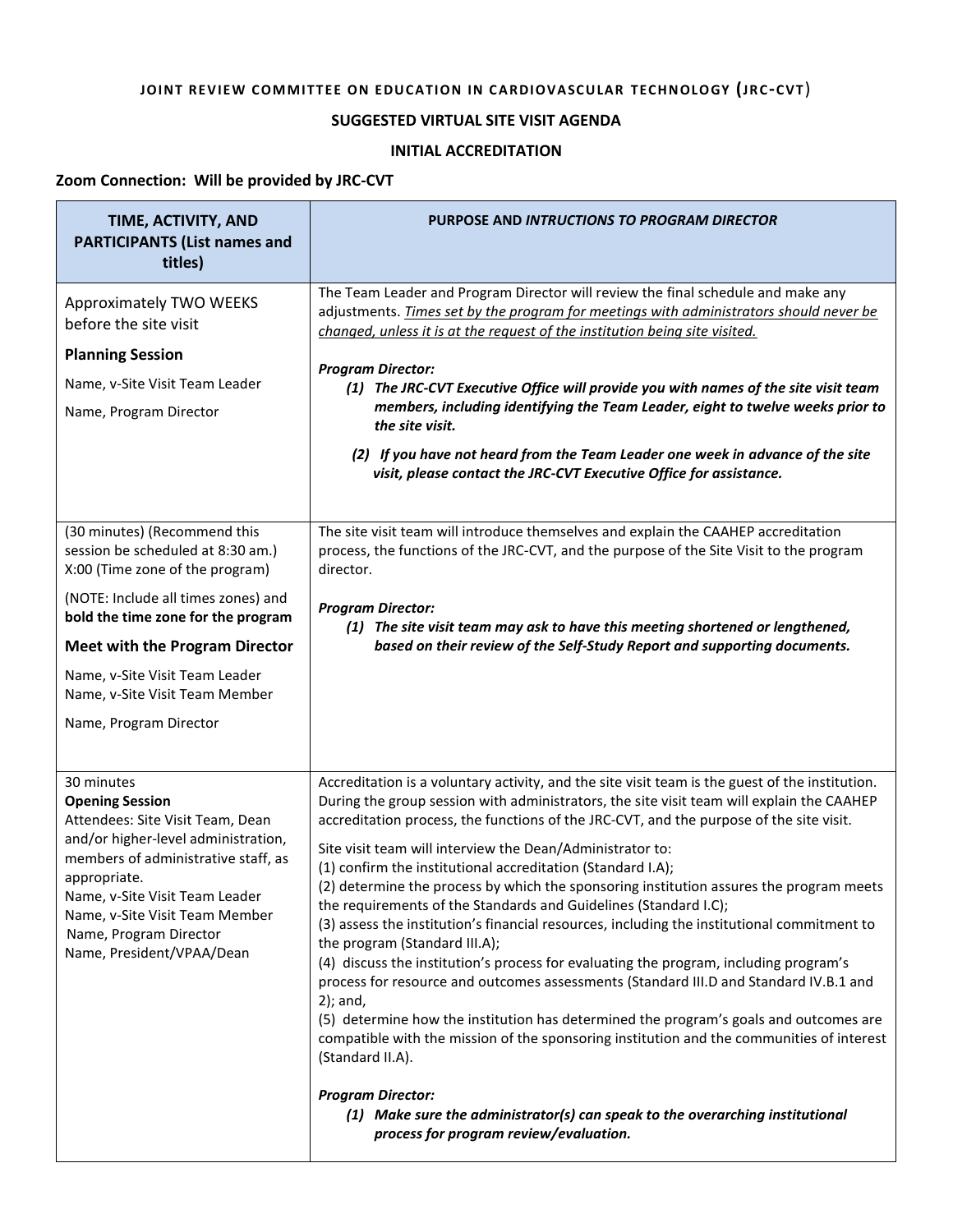| TIME, ACTIVITY, AND                                                                                                                                                                                                         | PURPOSE AND INTRUCTIONS TO PROGRAM DIRECTOR                                                                                                                                                                                                                                                                                                                                                                                                                                                                                                                                                                                                                                                                                                                                          |
|-----------------------------------------------------------------------------------------------------------------------------------------------------------------------------------------------------------------------------|--------------------------------------------------------------------------------------------------------------------------------------------------------------------------------------------------------------------------------------------------------------------------------------------------------------------------------------------------------------------------------------------------------------------------------------------------------------------------------------------------------------------------------------------------------------------------------------------------------------------------------------------------------------------------------------------------------------------------------------------------------------------------------------|
| <b>PARTICIPANTS (List names and</b><br>titles)                                                                                                                                                                              |                                                                                                                                                                                                                                                                                                                                                                                                                                                                                                                                                                                                                                                                                                                                                                                      |
| 45 minutes                                                                                                                                                                                                                  | The site visit team will:                                                                                                                                                                                                                                                                                                                                                                                                                                                                                                                                                                                                                                                                                                                                                            |
| <b>Interview Program Director &amp;</b><br><b>Faculty</b><br>Name, v-Site Visit Team Leader<br>Name, v-Site Visit Team Member<br>Name, Program Director<br>Name, Faculty                                                    | (1) review the program's goal and outcomes (Standard II.A) and the role played by the<br>Program Advisory Committee in developing and reviewing the goals and outcomes<br>(Standard II.A and II.B);                                                                                                                                                                                                                                                                                                                                                                                                                                                                                                                                                                                  |
|                                                                                                                                                                                                                             | (2) review the process by which the curriculum course content was determined<br>(Standard III.C);                                                                                                                                                                                                                                                                                                                                                                                                                                                                                                                                                                                                                                                                                    |
|                                                                                                                                                                                                                             | (3) review the process used by the institution and program faculty to determine that<br>instructional methods are appropriate for the course type (Standard III.C);                                                                                                                                                                                                                                                                                                                                                                                                                                                                                                                                                                                                                  |
|                                                                                                                                                                                                                             | (4) review the process by which the institution assures that all instructors (didactic,<br>lab and clinical) are knowledgeable in subject matter and effective in teaching the<br>assigned subjects (Standard III.B.3.b)                                                                                                                                                                                                                                                                                                                                                                                                                                                                                                                                                             |
|                                                                                                                                                                                                                             | (5) discuss the comprehensive resource assessment plan (Standard III.D);                                                                                                                                                                                                                                                                                                                                                                                                                                                                                                                                                                                                                                                                                                             |
|                                                                                                                                                                                                                             | (6) discuss the comprehensive process for evaluating students, including how records<br>of student evaluations are maintained (Standard IV.A.1 and 2);                                                                                                                                                                                                                                                                                                                                                                                                                                                                                                                                                                                                                               |
|                                                                                                                                                                                                                             | (7) discuss the comprehensive process for assessing the JRC-CVT mandated outcomes<br>(Standard IV.B.1); and,                                                                                                                                                                                                                                                                                                                                                                                                                                                                                                                                                                                                                                                                         |
|                                                                                                                                                                                                                             | (8) determine how the program director/clinical coordinator ensures that that a<br>formal affiliation agreement has been signed by both parties before a student is<br>assigned to the affiliate for clinical education (Standard V.F).                                                                                                                                                                                                                                                                                                                                                                                                                                                                                                                                              |
|                                                                                                                                                                                                                             | Program Director: You will have received a list of documents to have available for the<br>team to review on-site during the site visit. These documents must be filed in at least two<br>weeks before the date of the virtual site visit During this interview session the team will<br>clarify and verify information you provided in the Self-Study Report.                                                                                                                                                                                                                                                                                                                                                                                                                        |
| 30 minutes<br><b>Interview with Advisory</b><br><b>Committee</b><br>Name, v-Site Visit Team Leader<br>Name, v-Site Visit Team Member<br>Names of Advisory Committee<br>members from roster provided by<br>Program Director. | The site visit team will interview members of the Advisory Committee to determine:<br>(1) how the Committee is involved in evaluating the program's goals and objectives,<br>and outcomes (Standard II.A and B);<br>(2) how the Committee has participated in formulating and revising the program's<br>goals and learning domains (Standard II.B);<br>(3) examples of how the Committee has assisted the program with monitoring<br>programmatic needs (Standard II.B);<br>(4) examples of how the Committee has assisted the program with monitoring<br>expectations from the communities of interest; and,<br>examples of how the program has implemented changes described in an Action<br>Plan and communicated the impact of those changes to the members of the<br>Committee. |
| 15 minutes<br><b>Interview Medical Director(s)</b><br>Name, v-Site Visit Team Leader<br>Name, v-Site Visit Team Member<br>Name, Medical Director                                                                            | The site visit team will Interview the Medical Director to assess:<br>level of involvement in program, including instruction and evaluation (Standard<br>(1)<br>III.B.2.b);<br>level of participation in resource assessment and outcomes assessment (Standard<br>(2)<br>IV.B.1 and III.D);<br>(3) participation in curriculum review to insure the program meets current standards<br>of medical practice (Standard III.B.2.b).                                                                                                                                                                                                                                                                                                                                                     |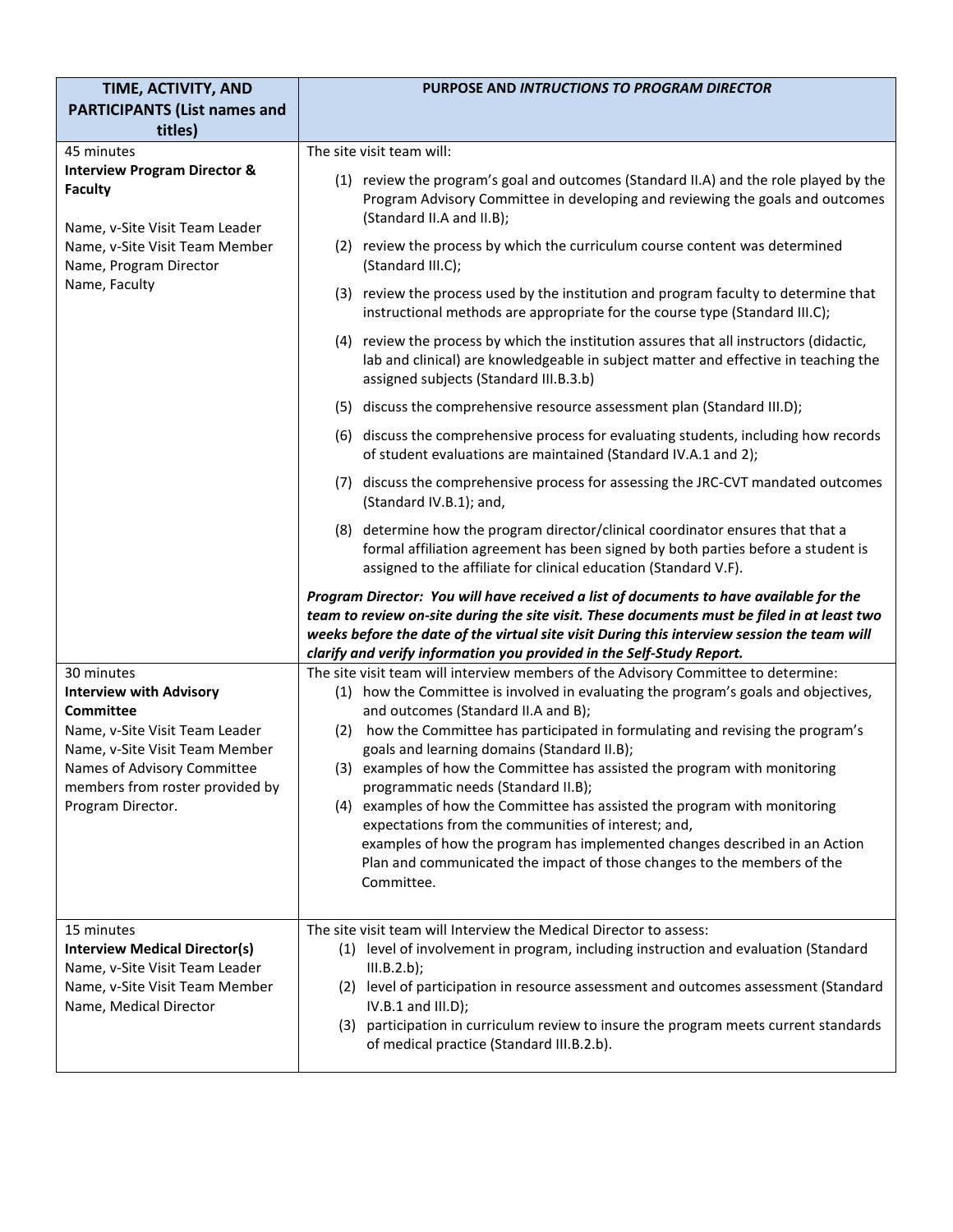| TIME, ACTIVITY, AND<br><b>PARTICIPANTS (List names</b>                                                                                                                                                                                                                                                                                                                                                                                                                                             | PURPOSE AND INTRUCTIONS TO PROGRAM DIRECTOR                                                                                                                                                                                                                                                                                                                                                                                                                                                                                                                                                                                                                                                                                                                                                                                                                                                                                                                                                                                                                                                                                                                                                   |
|----------------------------------------------------------------------------------------------------------------------------------------------------------------------------------------------------------------------------------------------------------------------------------------------------------------------------------------------------------------------------------------------------------------------------------------------------------------------------------------------------|-----------------------------------------------------------------------------------------------------------------------------------------------------------------------------------------------------------------------------------------------------------------------------------------------------------------------------------------------------------------------------------------------------------------------------------------------------------------------------------------------------------------------------------------------------------------------------------------------------------------------------------------------------------------------------------------------------------------------------------------------------------------------------------------------------------------------------------------------------------------------------------------------------------------------------------------------------------------------------------------------------------------------------------------------------------------------------------------------------------------------------------------------------------------------------------------------|
| and titles)<br>These are two separate 30<br>minute sessions, one with each<br>cohort of students<br><b>Interview First Year Students</b><br>(including students who are<br>enrolled in all of the<br>concentrations offered in the<br>program)<br>Name, v-Site Visit Team Leader<br>Name, v-Site Visit Team Member<br>Names of students from list<br>provided by program director.<br>30 minutes<br><b>Interview Second Year Students</b><br>(including students who are<br>enrolled in all of the | The site visit team will evaluate the students' satisfaction with the program, including:<br>(1) evaluating the students' experience with the sponsor's publications and<br>disclosures (Standard V.A.);<br>evaluating the degree to which students are aware of practices to assure their<br>(2)<br>health and safety and the safety of their patients during clinical and/or<br>laboratory experiences (Standard V.C);<br>evaluating the degree to which students are aware that all programmatic<br>(3)<br>activities must be educational, including evaluating how the students know<br>they are not to be substituted for staff during clinical education (Standard V.C);<br>determining how students are involved in assessing the program resources<br>(4)<br>(III.A);<br>(5) determining the degree to which students are aware of the program's goals and<br>outcomes (Standard II.A);<br>(6) assessing the degree to which the student perceive the program is preparing<br>them for their role as competent entry-level cardiovascular technologists<br>(Standard II.C); and,<br>(7) confirming that students know the identity of the medical director(s) (Standard<br>III.B.2.a) |
| concentrations offered in the<br>program)<br>Name, v-Site Visit Team Leader<br>Name, v-Site Visit Team Member<br>Names of students from list<br>provided by program director                                                                                                                                                                                                                                                                                                                       | Program Director: As many students as possible should be included in the interview.                                                                                                                                                                                                                                                                                                                                                                                                                                                                                                                                                                                                                                                                                                                                                                                                                                                                                                                                                                                                                                                                                                           |
| 30 minutes<br><b>Interview with Clinical</b><br><b>Instructors/Preceptors</b><br>Name, v-Site Visit Team Leader<br>Name, v-Site Visit Team Member<br>Names of Advisory Committee<br>members from roster provided<br>by Program Director                                                                                                                                                                                                                                                            | The Site visit team will interview clinical instructors to determine:<br>(1) the degree to which they are informed about the objectives for the supervised<br>clinical practice (Standard III.C);<br>(2) how instructional methods are chosen to allow the student(s) to achieve the<br>course/clinical objectives (III.C);<br>(3) how students are evaluated during the clinical education experience (Standard<br>IV.A.1);<br>(4) how the instructors were trained (Standard III.B.3.a);<br>(5) how the instructors are evaluated by the students, and what kind of feedback<br>they get about their performance as a clinical instructor (Standard III.D); and,<br>(6) how the clinical instructor ensures that all activities during the day are<br>educational, and what steps are taken to make sure that no student is<br>substituted for staff (Standard V.C)<br>Program Director: You must include at least one preceptor from each concentration in                                                                                                                                                                                                                                 |
| 45 to 60 minutes                                                                                                                                                                                                                                                                                                                                                                                                                                                                                   | this interview.<br>The site visit team will use this time to finalize the Site Visit Report, including reviewing                                                                                                                                                                                                                                                                                                                                                                                                                                                                                                                                                                                                                                                                                                                                                                                                                                                                                                                                                                                                                                                                              |
| (Schedule to begin not later than<br>3:45 pm TIME ZONE OF THE<br>PROGRAM)<br><b>Executive Session</b><br>Name, v-Site Visit Team Leader<br>Name, v-Site Visit Team Member                                                                                                                                                                                                                                                                                                                          | any records not seen earlier in the day.<br><b>Program Director:</b><br>Questions identified during interviews that occurred during the morning may require<br>additional meetings with the program director and/or faculty; therefore, please make<br>sure these individuals are available during the beginning of this session.                                                                                                                                                                                                                                                                                                                                                                                                                                                                                                                                                                                                                                                                                                                                                                                                                                                             |